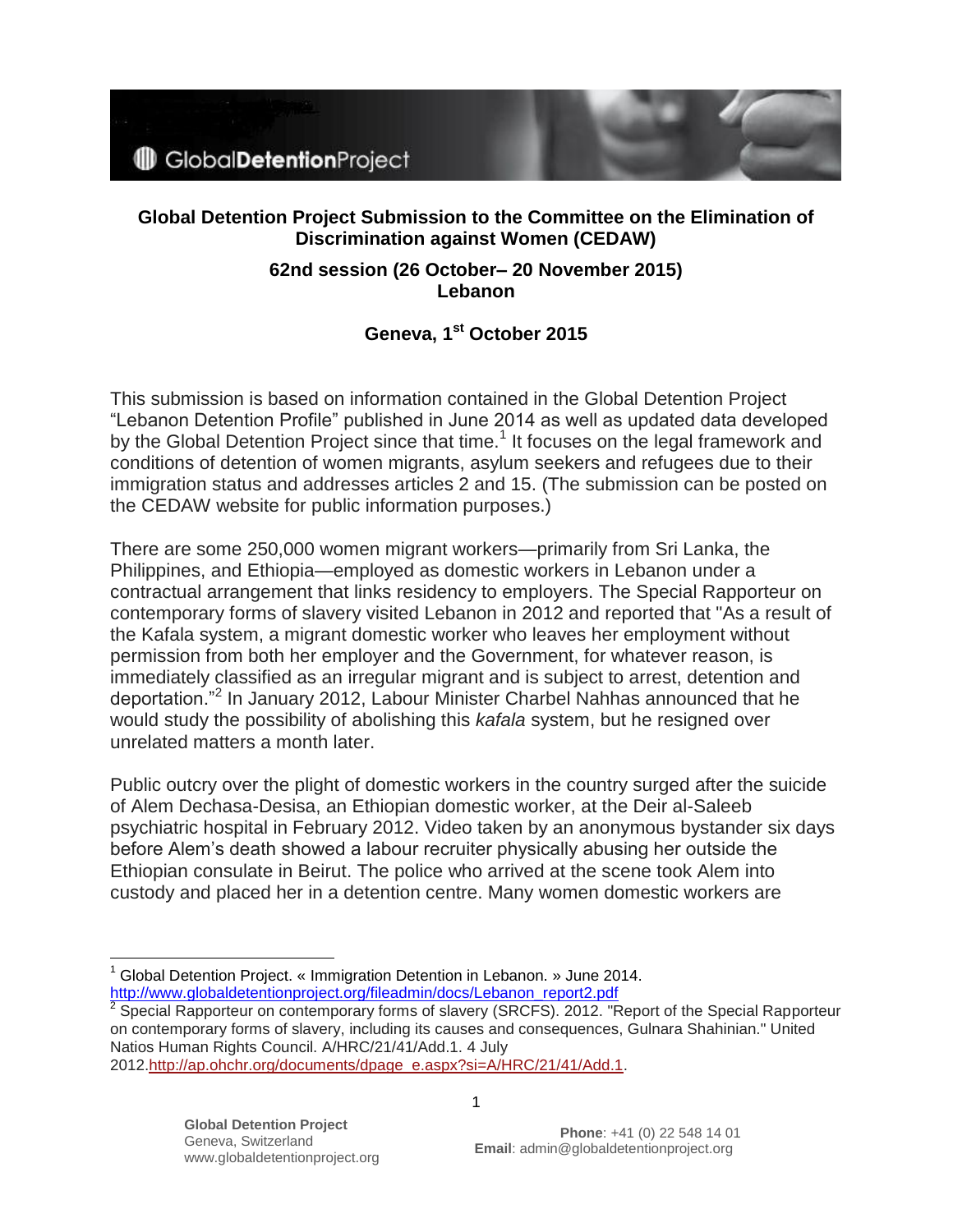subject to exploitation and abuse and run away from their employers. Treated as de facto illegal immigrants they can be arrested and detained by the police.

**Legal framework.** While Lebanon employs a form of administrative detention for noncitizens in an irregular status, Lebanese law does not appear to provide a specific framework for this practice. According to Article 18 of the Law of Entry and Exit, the director general of General Security is authorised to detain a foreigner with approval of the public prosecutor until his/her deportation. However a removal order can only legally be issued to a non-citizen on the grounds that his/her continued presence is a threat to general safety and security (Article 17).

In addition, there is no established maximum limit on the duration of administrative detention and there have been cases where migrants have been detained for years. In April 2009, 80 Ethiopian women spent more than a year in the Tripoli Women's Prison, accused of not having a passport. According to a researcher from a Lebanese nongovernmental organization: "The reason these women continue to sit in detention is because the employer doesn't want to pay for the girls' ticket home, General Security [Lebanese intelligence] doesn't have the money, and often their embassies are unaware of their detention."

**Women and minors.** Asylum seekers and refugee women and children are detained with their mothers. In its submission to the UN Universal Periodic Review mechanism, UNHCR stated that children are detained on grounds of illegal entry due to the heightened security measures in the country adopted following the 2008 security incidents in Lebanon. It also reported instances of children being detained alongside adult criminals in police stations and in penitentiary institutions.

**Trafficked persons.** In August 2011, parliament adopted the anti-trafficking Law 164, amending the Lebanese penal code to address the crime of trafficking in human beings. However, there is no systematic procedure to proactively identify trafficking victims and they are often arrested, detained, and deported without being screened for indicators of trafficking.

**Conditions of detention.** Observers have severely criticized conditions at the General Security Detention Centre in Adlieh in the centre of Beirut, in a former underground parking lot under a highway. This is Lebanon's only dedicated immigration detention centre. It is supposed to be used uniquely to hold "criminal aliens" after they have completed prison sentences and are awaiting expulsion from the country (Circular n. 4662/2004). However, detainees also include non-nationals who lack documentation to remain in the country but cannot afford tickets home, persons without identification, women domestic workers who have left their employers but require their approval (and the return of their passports) to go home, refugees who could not be resettled within one year of arrival in the country, and asylum seekers who claimed asylum more than two months after arrival in Lebanon. Detention periods range from two weeks to several months, depending on the level of collaboration between the General Security, sponsors (employers), the detainee's embassy, and/or the UN High Commissioner for Refugees.

> **[Global Detention Project](http://www.globaldetentionproject.org/)** Geneva, Switzerland www.globaldetentionproject.org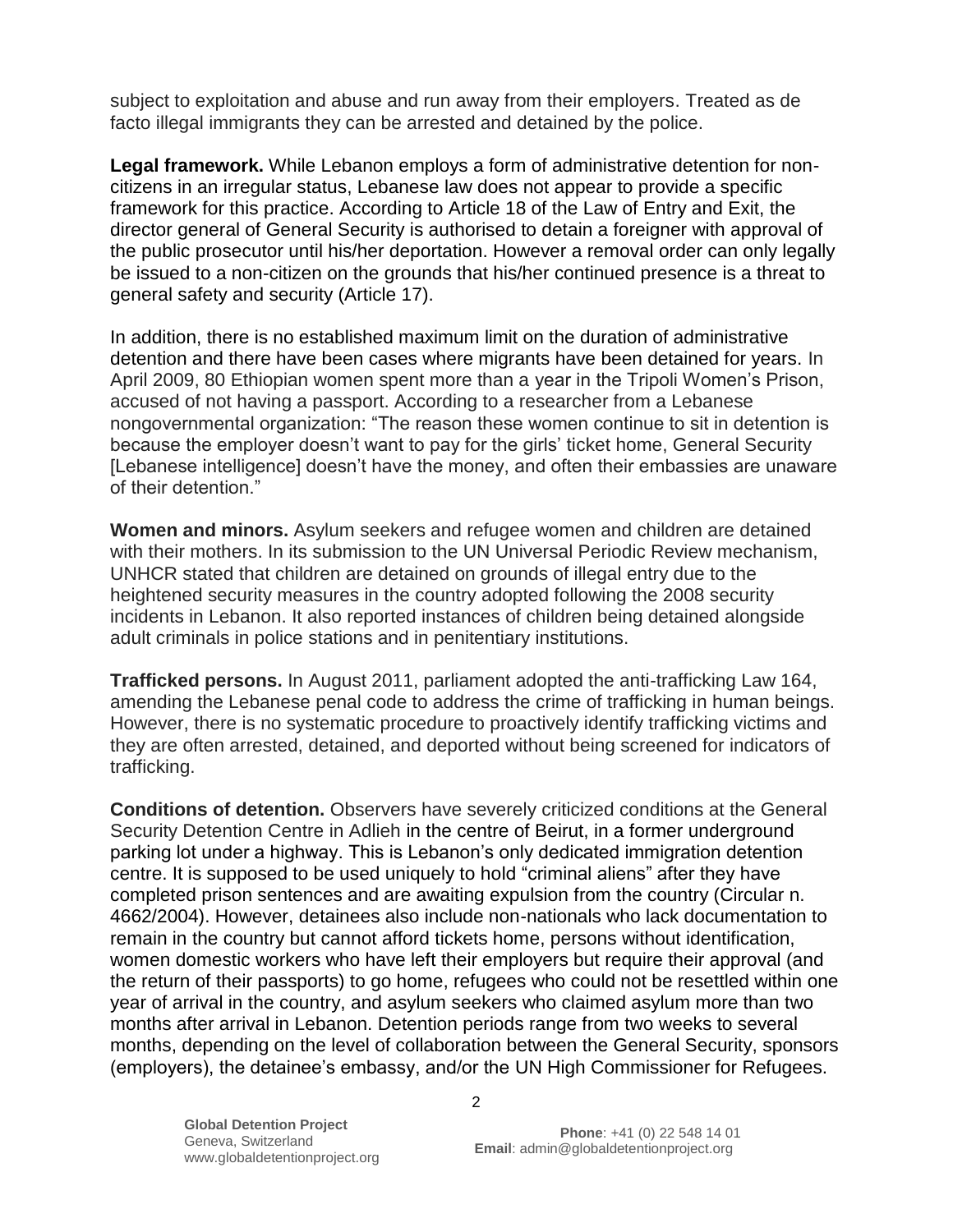Detainees are held in a row of ten cells of about 20-30 square meters, separated along gender and nationality lines. Metal gates form two sides of the rectangular cells on each side of concrete pillars marking the former parking spaces. Toilets and showers have doors that fail to stem the stench of bathrooms inside living quarters. According to media reports, in November 2012, women were especially tightly packed. There were at least 50 women each in the quarters allocated for Bangladeshi and Ethiopian citizens. Water bottles, clothes, dirty blankets and pillows were crammed into empty spaces in the metal webbing. There were mattresses on the floors, but in the most crowded cells people had to share mattresses. In 2010, the Caritas Lebanon Migrants Center carried out renovation work to improve the conditions of detention and installed a new ventilation system and water tanks. However the lack of natural light and air remains a problem.

The detention centre opened in 2000 and was meant to be temporary. Despite an official capacity of 250 it has an average daily population of 400 to 600 persons in cramped cells. In November 2012 there were between 350 and 400 people detained, according to Col. Nabil Hanoun, head of the investigations office at the centre. Overcrowding surged to a record 720 in November 2013, due to the Syrian crisis and remained at 700 in 2014.

There are three multi-person cells for holding women as well as one for families, including children. One rights group has calculated that each detainee at the detention centre has roughly one square metre. There is no yard for outside recreation, water is available no more than two hours per day, detainees are handcuffed when they leave their cells, and there is little or no contact with the outside world.

There have been numerous calls by national and international civil society and also by the Special Rapporteur on contemporary forms of slavery for closing the detention centre. In May 2013, a delegation of the Lebanese Centre for Human Rights met General Michel Suleiman, then president of Lebanon, to thank him for his personal stand against the deportation of Syrian refugees and raised various issues, including the need to relocate the General Security underground detention centre due to the inhuman detention conditions for the detainees and unacceptable working conditions. During 2008 and 2009, CLMC invited—with approval from General Security—seven embassies and the European Commission to visit the detention centre, which reportedly led to the release of funds for the construction of a new detention centre.

Construction of a new General Security detention facility began in 2013 on the site of a former train station in Sahet al-Abet, near the GS headquarters. Plans include twin twostory buildings, one for female and the other for male detainees, facing a concrete enclosure, with a larger edifice behind the buildings for security personnel, social workers and dispensary staff. Work on the facility came to halt due to funding shortfalls in November 2013.

First and foremost, while improved and humane detention conditions respectful of international human rights standards for the treatment of persons deprived of liberty are